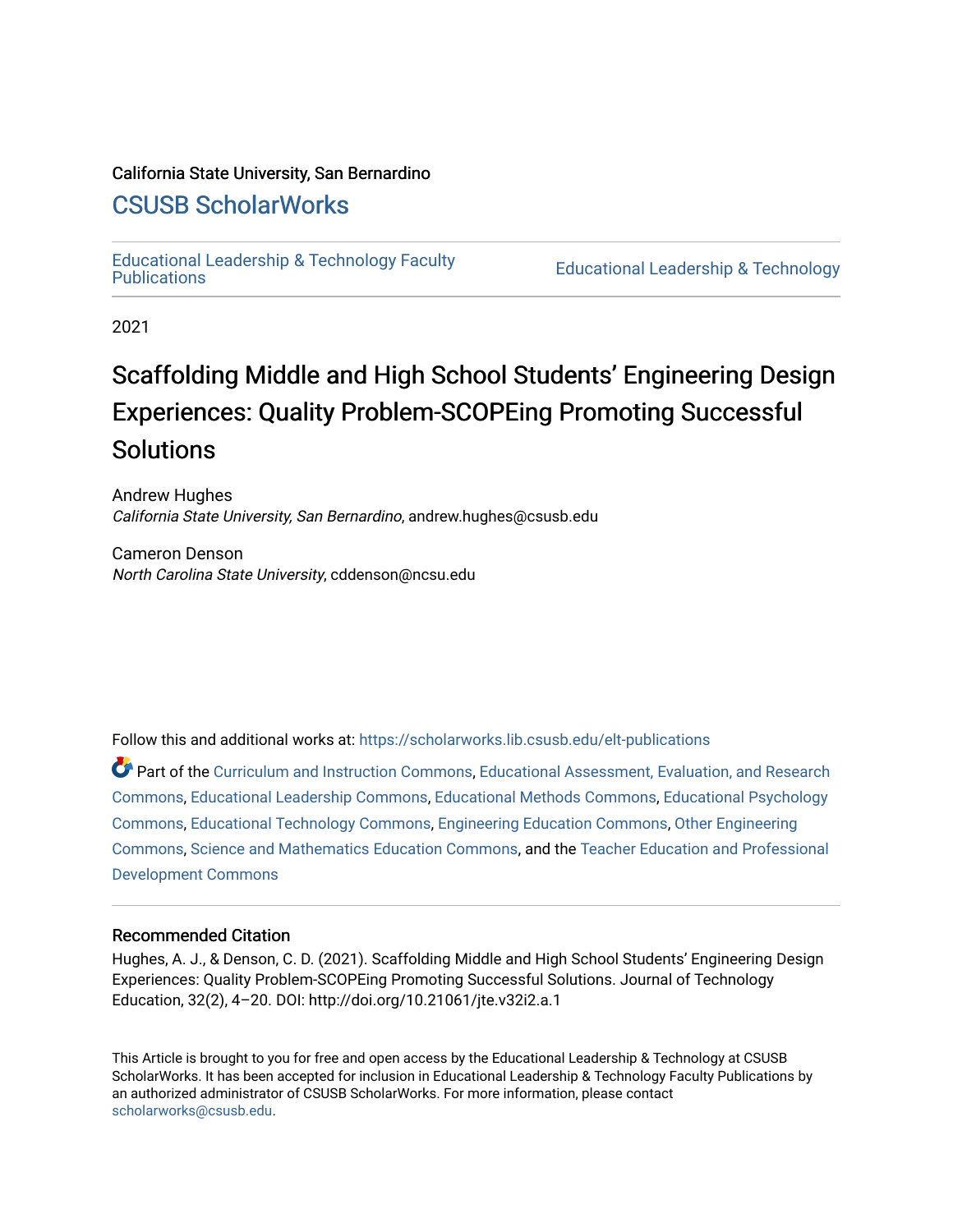# **Scaffolding Middle and High School Students' Engineering Design Experiences: Quality Problem-SCOPEing Promoting Successful Solutions**

#### *Andrew J. Hughes & Cameron D. Denson*

#### **Abstract**

Highly proficient expert engineers begin the iterative process of design by thoroughly investigating the design problem. Engineering students are often distracted by surface details, leading to a faulty conception of the problem and inappropriate solution strategies. Adequate problem-scoping is arguably the most important step in the design process. To address this issue, the researchers developed an instructional framework to help teachers scaffold students' cognitive and metacognitive processes during the problem-scoping phase of a design challenge.

The purpose of this quasi-experimental study was to investigate the impact that scaffolded instruction related to the SCOPE process had on students' solution success during a design challenge. The SCOPE process is used to help teachers scaffold students' design experiences during a tower design challenge and increase the overall effectiveness of their design efforts. Students in this study  $(N = 802)$  were separated into treatment and control groups. Using hierarchical multiple regression, the SCOPE process accounted for 40.4% ( $\Delta R^2$ = .404) of the variability of the design score, which was statistically significant  $(p < .001)$ . The results indicate that students who received scaffolded instruction from their teachers related to the SCOPE process during the design experience performed better on the design challenge.

*Keywords:* problem-scoping, design, metacognition, cognition, dispositions

#### **Introduction**

The purpose of this quasi-experimental study was to investigate the impact that scaffolded instruction related to the SCOPE process had on students' solution success during a design challenge. The independent predictor variable was the SCOPE process. SCOPE is an acronym for Study, Criteria, Organize, Predict, Evaluate. The SCOPE process was designed and implemented to promote students spending more time on problem-scoping and problem-framing. The additional time was used to study the problem, identify criteria, gather and

Hughes, A. & Denson, C. (2021). Scaffolding middle and high school students' engineering design experiences: Quality problem-SCOPEing promoting successful solutions. *Journal of Technology Education*, *32*(2), 4-20. [https://doi.org/10.21061/jte.v32i2.a.1](https://doi.org/10.21061/jte.v32i1.a.3)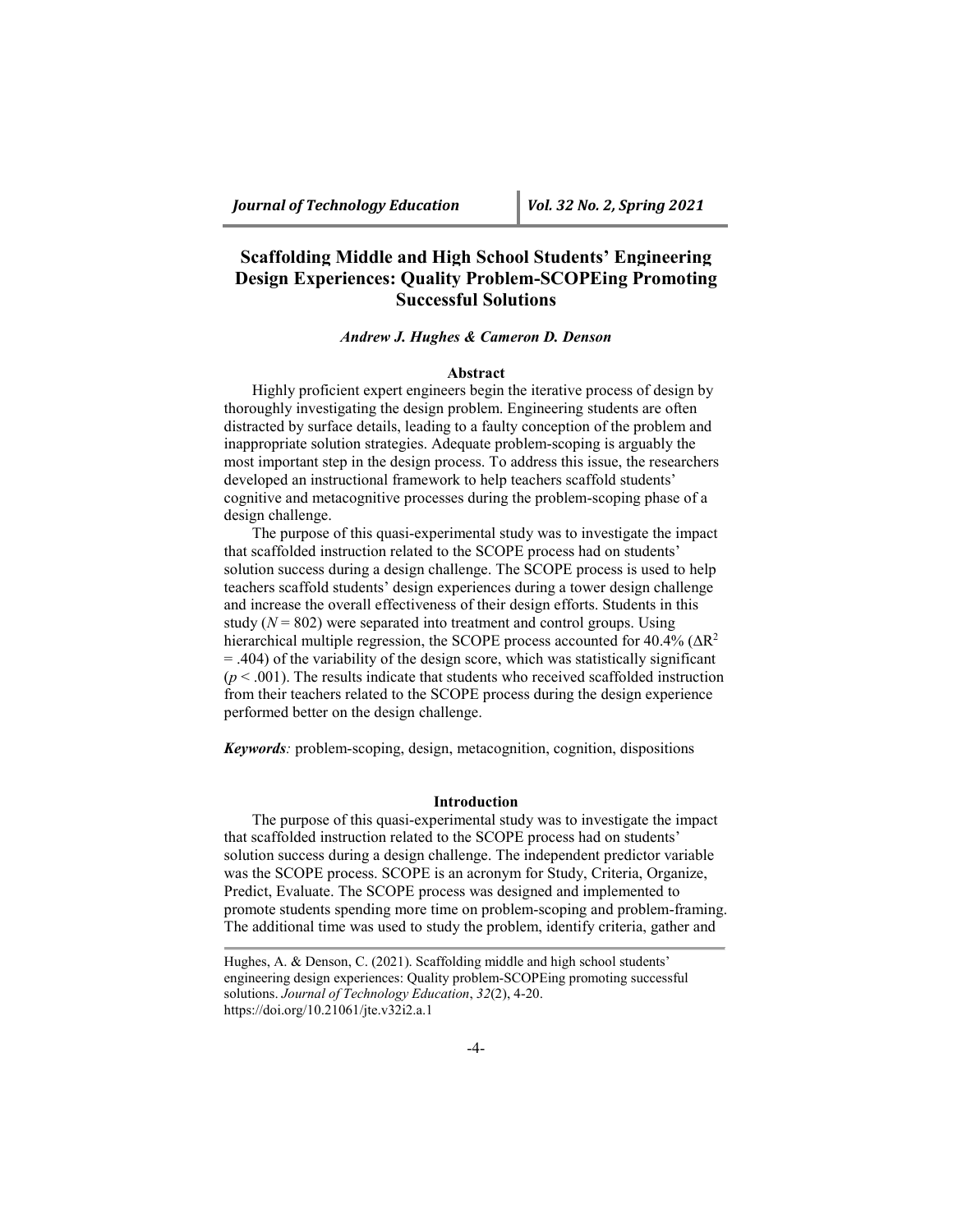organize information, and create and analyze plans for success more thoroughly. The continuous dependent criterion variable was a design score based on a score equation provided to students as part of the design challenge. Design literature indicates the importance of and need to focus on problem-scoping during the design process (Atman et al., 2007). While reviewing the literature, the importance of problem-scoping and skillsets required for successfully developing a design solution became evident. However, there are few studies aimed at improving K–12 students' design performance by combining researchbased findings and scaffolded instruction (Daugherty et al., 2018).

#### **Literature Review**

#### **Design**

Design is often considered a key activity and element within the field of engineering (Dym et al., 2005). Design is complex, as are the problems that designers face. Design is more complex than simply finding an answer to a problem. Design also involves seeking to identify the problem. The concepts of realism and systems help frame the complexity of design. Design is situated in reality, and design outcomes arise from a deep and unblemished understanding of the problem and system (Karakiewicz, 2020). Design is an innately inclusive process involving a variety of "social processes (Bucciarelli, 1996), and involves people with different perspectives (designers, non-designers, users, clients, etc.) from different disciplines within and outside of engineering, working together to solve complex technological problems that address societal as well as consumer needs" (Atman et al., 2008, p. 310).

Atman et al. (2008) also indicated other design attributes, including exploratory, emergent, reflective, ambiguous, the existence of multiple solutions (as well as multiple problem representations), and a lack of procedural and declarative rules. The multifaceted, complex nature of design necessitates the implementation of developed cognitive and metacognitive skills to analyze "multiple levels of interacting components within a system that may be nested within or connected to other systems" (Lammi & Becker, 2013, p. 55). Designers must reckon with the idea that their decisions have implications, not only for the problem or system at hand but also for other connected systems.

#### **Expert vs. Novice Designers**

Highly proficient expert engineers thoroughly scope problems by "identifying criteria, constraints, and requirements; framing the problem goals or essential issues; gathering information; and, stating assumptions about information gathered" (Atman et al., 2007, p. 361), in turn, promoting the implementation of various outcome-driven heuristics (Dixon & Bucknor, 2019). Expert engineers do not tend to go step by step through a fixed design process but instead transition through design stages and several iterative design cycles (Atman et al., 2007; Atman et al., 2005; Cross & Cross, 1998). Expert engineers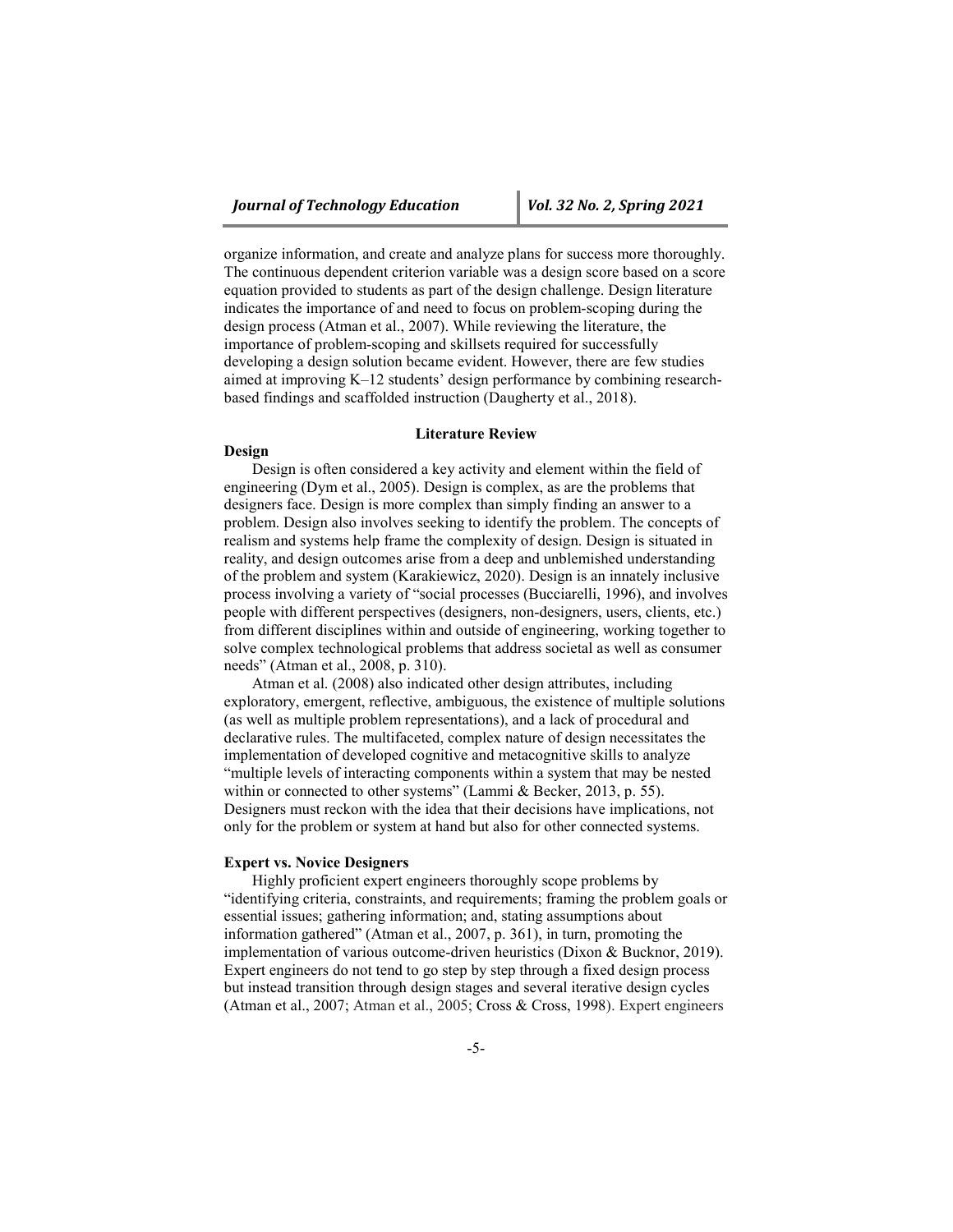implement their knowledge and experience while utilizing various strategies, such as designing from first principles, to approach design tasks with a systematic view of the design situation (Cross & Cross, 1998). When designing, expert engineers apply both cognitive and metacognitive skillsets associated with problem-identification, task clarification, information management, project management, negotiation, concept generation, reflection, evaluation, and refinement that are crucial for solution success during complex design situations. Additionally, expert engineers have developed the social skills needed for effectively communicating designs as well as working with clients and team members (Dym et al., 2005).

Engineering students (i.e., novice designers) are singularly focused on a solution and not an iterative design process; students spend less time at nearly all stages of the design process (Atman et al., 2007; Becker et al., 2012). There is a pronounced difference between experts and students in time spent at the problem-scoping stage (Atman et al., 2007; Becker et al., 2012). "Problem definition is a critical step in design thinking. It is the first stage of engineering design[,] and it sets the foundation for developing solutions" (Becker et al., 2012, p. 18). Failing to thoroughly identify the problem, gather and manage information, and consider the systematic nature of the design situation results in novice designers misunderstanding the problem. Misled by a faulty conception of the problem and failing to realize that it is faulty, a combination of errors both cognitive and metacognitive—inevitably leads novices toward flawed solutions.

#### **Dispositions, Cognition, and Metacognition**

The design literature clearly identifies key differences between expert and novice designers related to specific skills underlying successful design (Atman et al., 2007; Atman et al., 2008; Becker et al., 2012). These underlying skills constitute broader skillsets, including dispositions, cognition, and metacognition, that should be a well-integrated explicit focus during  $K-12$ design experiences. To help students manage the complexity of design, educators should explicitly focus on developing underlying skillsets during scaffolded design experiences. Dispositions, as well as cognitive and metacognitive skillsets, are presented as important in the design literature. These encompassing skillsets serve as umbrella terms within the design literature to represent numerous underlying skills (see Table 1). Design thinking and engineering habits of mind (i.e., dispositions) are examples of phrases used in the design literature to encompass other design skills such as systems thinking, communication, collaboration, ethics, and empathy. Sheppard et al. (2009) stated,

Engineering design involves a way of thinking that is increasingly referred to as *design thinking*: a high level of creativity and mental discipline as the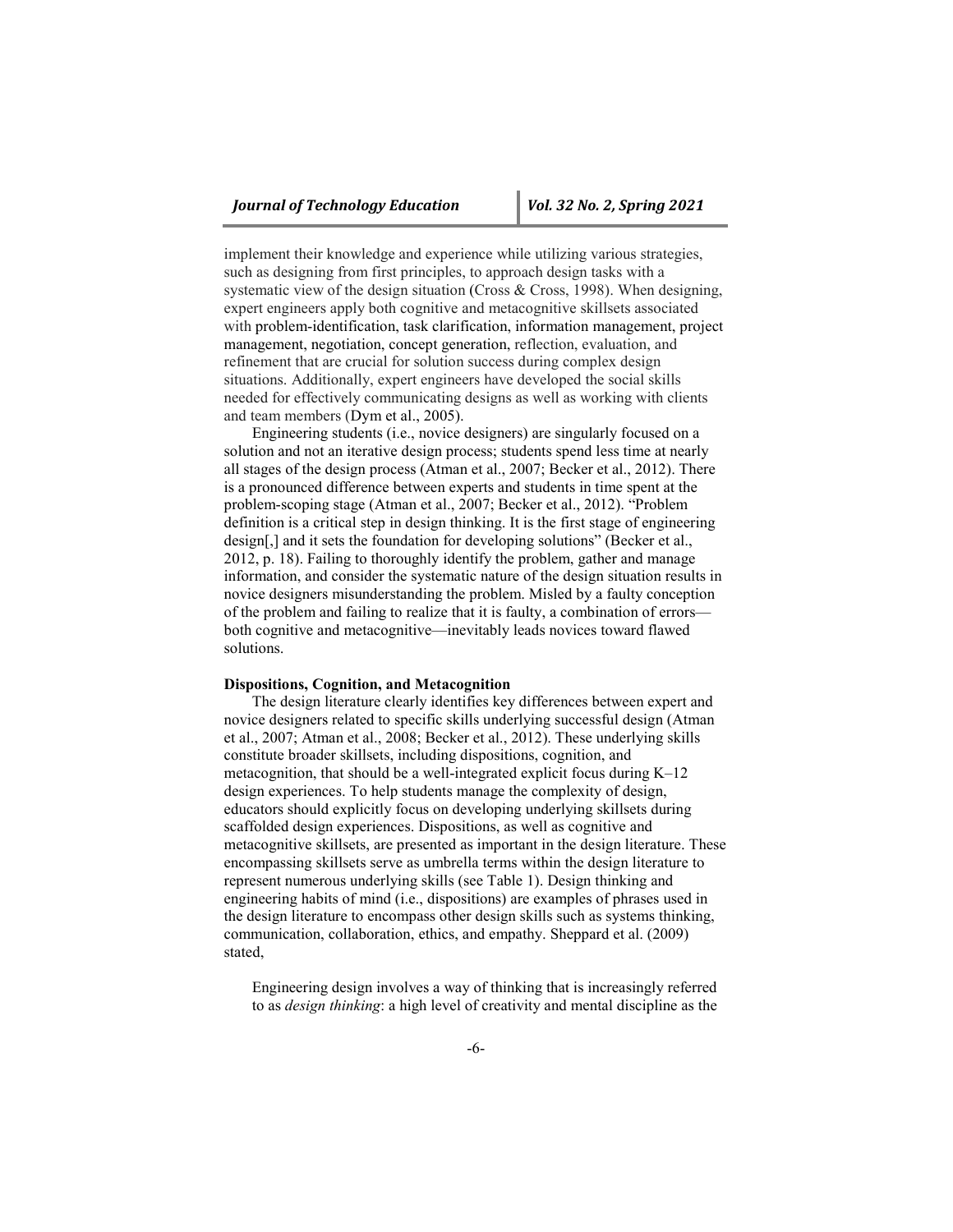engineer tries to discover the heart of the problem and explore beyond the solutions at easy reach. (p. 100)

# **Table 1**

*Design Literature Broad Terms and Underlying Skills*

|                                                                   | Adams et al. (2003) | and Atman et al<br>Atman et al. ( | Cross & Cross | Dym et al. $(2005)$ | Lammi & Becker |
|-------------------------------------------------------------------|---------------------|-----------------------------------|---------------|---------------------|----------------|
| <b>Dispositions</b>                                               |                     |                                   |               | √ √ √               |                |
| Systems thinking                                                  |                     |                                   |               |                     |                |
| Collaboration                                                     |                     |                                   |               |                     |                |
| Communication                                                     |                     |                                   |               |                     |                |
| Empathy                                                           |                     |                                   |               |                     |                |
| Cognition                                                         |                     |                                   |               |                     |                |
| Problem-scoping (i.e.,<br>problem-framing)                        |                     |                                   |               |                     |                |
| Alternative solution                                              |                     |                                   |               |                     |                |
| Estimation/prediction                                             |                     |                                   |               |                     |                |
| Modeling                                                          |                     |                                   |               |                     |                |
| Experimentation                                                   |                     |                                   |               |                     |                |
| Continuous evaluation                                             |                     |                                   |               |                     |                |
| (i.e., iteration)                                                 |                     |                                   |               |                     |                |
| Metacognition                                                     |                     |                                   |               |                     |                |
| Knowledge (i.e.,<br>declarative,<br>procedural, &<br>conditional) |                     |                                   |               |                     |                |
| Planning                                                          |                     |                                   |               |                     |                |
| Monitoring (i.e., self-<br>questioning)                           |                     |                                   |               |                     |                |
| Organizing (i.e.,<br>information<br>management)                   |                     |                                   |               |                     |                |
| Debugging                                                         |                     |                                   |               |                     |                |
| Reflecting                                                        |                     |                                   |               |                     |                |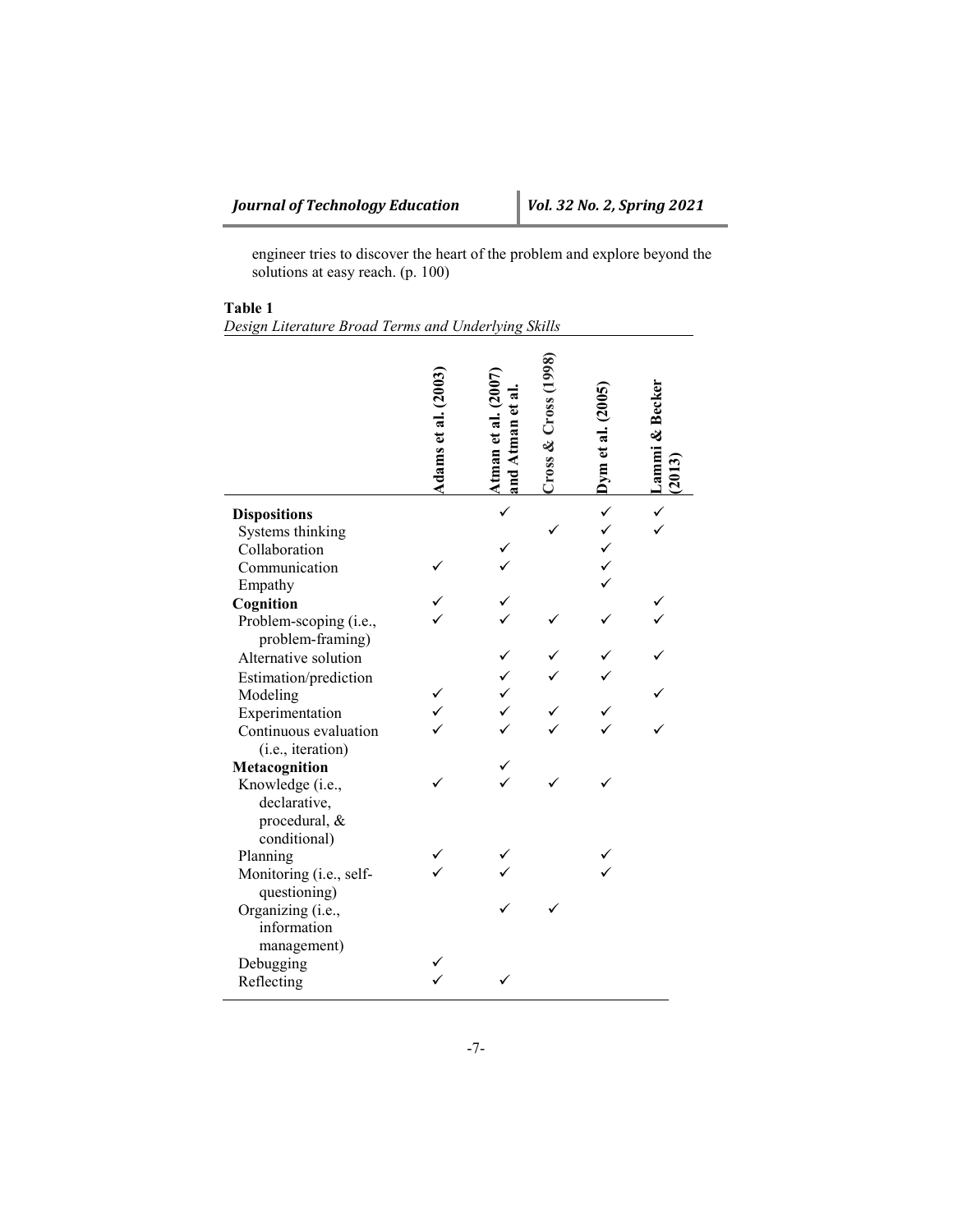Cognitive skillsets are also implicitly identified as important in the design literature, including problem-scoping, generating alternative solutions, estimating (i.e., predicting), modeling, experimenting, and continuous evaluation (i.e., iterating). Additionally, terms such as reflection, planning, information gathering (i.e., information management), and knowledge implying the cognitive processing of declarative, procedural, or conditional knowledge—are used in the design literature to implicitly describe important metacognitive skills. For K–12 educators to foster students' abilities with these umbrella skillsets, educators will need to understand the underlying skills, the interconnectedness of those skills, and the recommended approaches for skill development within the learning environment.

#### **Engineering Design Process**

For expert designers, the engineering design process is not a step-by-step approach but rather a systematic and purposeful approach used for solving complex, often ill-structured, open-ended problems (Cross & Cross, 1998). To help novice designers develop their design ability, the engineering design experiences need to be more systematically structured and scaffolded (Denson & Lammi, 2014). All the engineering design processes seem to have common activities, including problem or need identification, information gathering, idea generation, modeling, analyzing, evaluation, decision making, communication, and implementation. Atman et al. (2007) used a relatively common design process that includes the activities listed above and added design stages. The systematic nature of the design process suggests that designers need to work more efficiently toward optimum solutions based on initial and thorough problem-scoping.

During the implementation of an engineering design process, there is intent to integrate the application of science and mathematics concepts; develop students' dispositions, cognition, and metacognition through the explicit application of skills; and thorough problem-scoping for outcome success.

The National Center for Technological Literacy suggested that "The key to educating students to thrive in a competitive global economy is introducing them early to the engineering design skills and concepts that will engage them in applying their math and science knowledge to solve real problems." (Becker et al., 2012, p. 2)

Scaffolding students' experiences during design activities involves guiding them through the implementation of the engineering design process (Denson & Lammi, 2014). Teachers need to scaffold students' implementation of the design process in order to prompt students to allocate enough time during problemscoping or any other stage in the design process (Becker et al., 2012; Atman et al., 2007). Additionally, helping students make explicit connections between the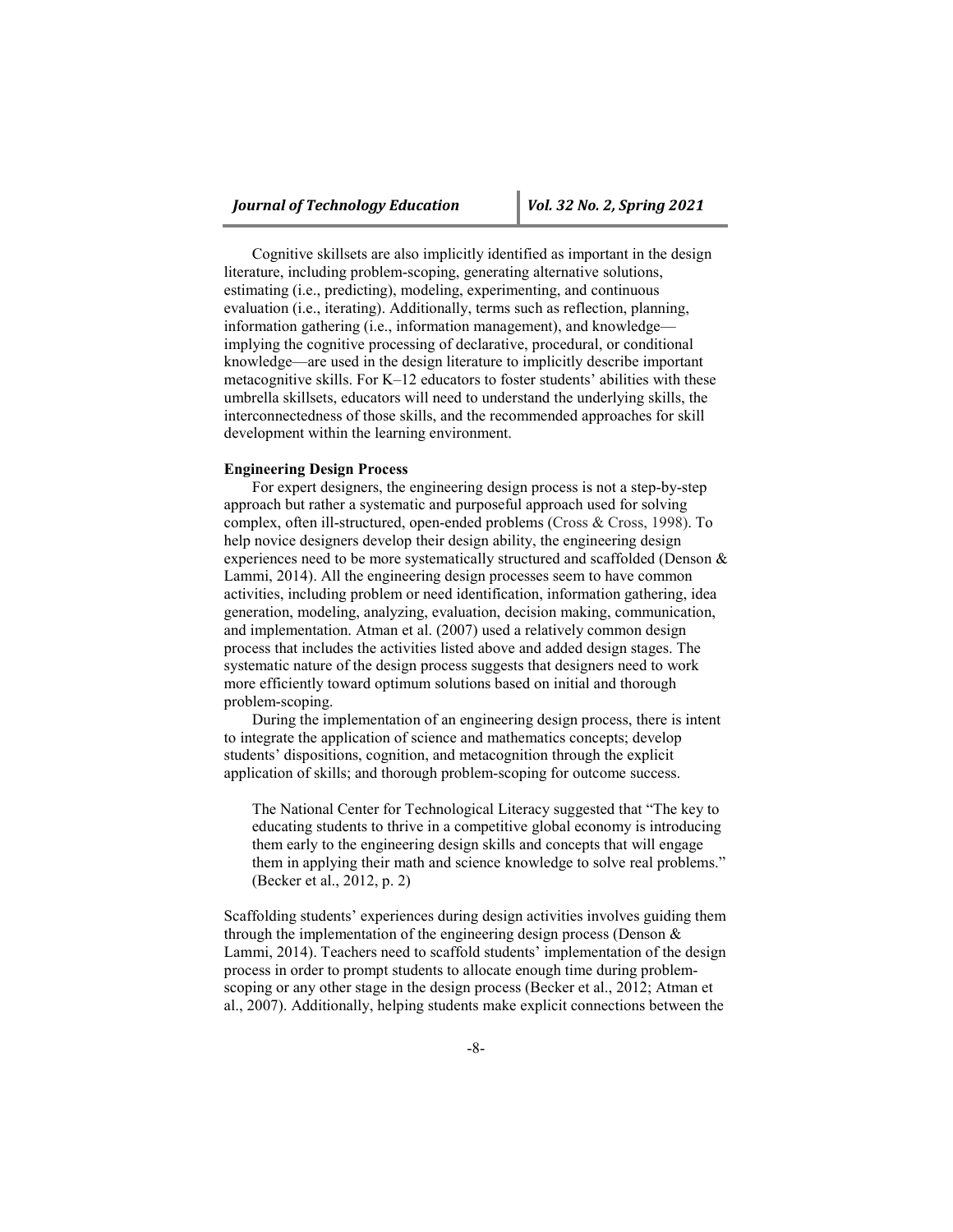engineering design process (i.e., the doing) and cognitive and metacognitive skillsets (i.e., the thinking) used during design is an important aspect throughout scaffolded design experiences.

#### **Importance of Problem-Scoping**

Problem-scoping, the first stage of the engineering design process, is directly related to the success of the design solution. Students engaged in design do not comprehensively scope the problem, and this negatively influences many aspects related to the solution's success (Atman et al., 2007; Becker et al., 2012). Problem-scoping has three interrelated yet distinct activities: (a) identifying the need, (b) defining the problem, and (c) gathering information. Problem-scoping activities further involve designers' dispositions and utilization of cognitive and metacognition skillsets. Novice designers do implement their cognitive and metacognitive skillsets, but they do not have the experience of experts nor the explicit, scaffolded design experiences to implement their skillsets in a way that leads toward success (Atman et al., 2007; Becker et al., 2012; Denson & Lammi, 2014). Becker et al. (2012) discussed The National Academy of Engineering Committee on K–12 Engineering Education's 2008 review of 15 high school engineering curricula that found design as a main theme with problem-identification most often listed as the first design activity. However, Katehi et al. (2009) noted that the curriculum did not engage students in robust problem-identification. The lack of focus on the importance of problem-scoping in middle and high school classroom design experiences expressly relates to the rationale for investigating the teaching and learning of design, specifically focusing on improving students' problem-scoping and, in turn, design outcome success.

Data presented by Becker et al. (2012) and Atman et al. (2007) indicated that high school students and novice designers (i.e., college engineering students) spent less time in the problem-scoping stage compared to expert engineers. Students spent about 40–50% less time defining the problem and gathering information than their expert counterparts. Overall, experts devoted about 24% of their time to problem-scoping, compared to about 18% for students (Atman et al., 2007; Becker et al., 2012). Despite the difference in time spent on problem-scoping, Atman et al. (2007) compared the design quality scores of senior college engineering students and expert engineers using the Mann-Whitney test and found no statistical difference. Although Atman (2007) did not compare design quality scores for freshmen engineering students and experts, the freshmen's design quality scores appeared to be significantly lower. Becker et al. (2012) did not compare the quality of students' designs with experts' designs either. However, Becker et al. (2012) noted that "without exception, a contractor would not be able to build" what the students designed due to "disorganized, messy, and incomplete" design documentation (p. 15). Both Becker et al. (2012) and Atman et al. (2007) made recommendations that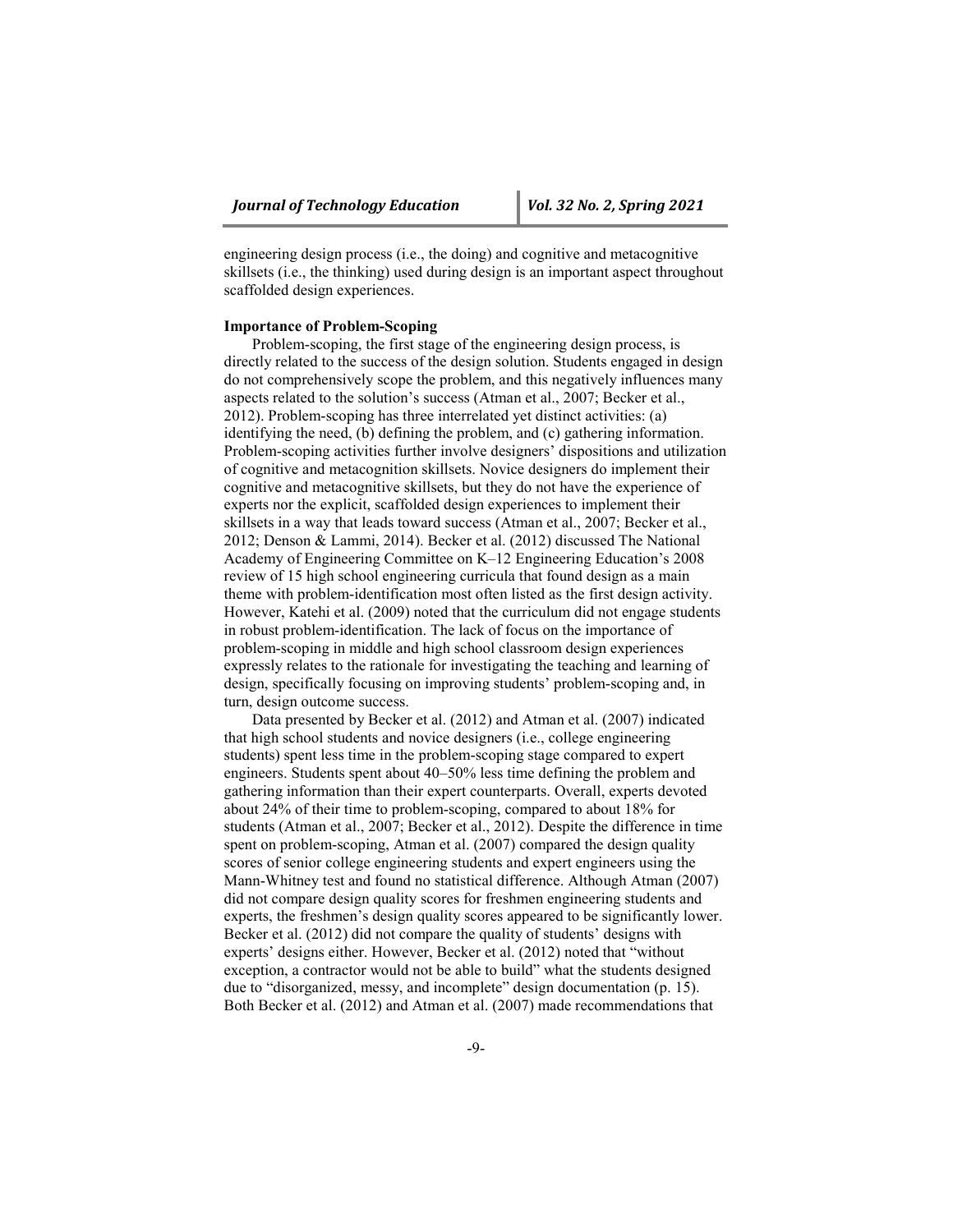teachers should focus on scaffolding design experiences for students, specifically during the problem-scoping stage. Dym et al. (2003) suggested that "we need to spend more time thinking about how we *define* the problem, rather than on the solution to a problem" (p. 106).

#### **Background**

The study was conducted alongside a 15-week, in-service teacher professional development (PD) program called Engineering for Educators (EfE) in Southern California in the United States. The EfE PD was designed around the *Standards for Preparation and Professional Development for Teachers of Engineering* (Farmer et al., 2014). The EfE PD addressed the following: Engineering Content and Practices; Pedagogical Content Knowledge for Teaching Engineering; Engineering as a Context for Teaching and Learning; Engineering Curriculum and Assessment; and Aligning Research, Standards, and Educational Practices (Farmer et al., 2014). The participants in the EfE PD consisted of middle and high school science and mathematics teachers.

During the first meeting of the EfE PD, all the teacher participants were asked if they would like to participate in this study. After the second EfE PD meeting, one of the researchers in this study and seven teacher volunteers met to discuss the study and the SCOPE process. The seven teachers had an average of 5 years of teaching experience and were all in the same cohort of a STEM master's program that one of the researchers in this study is acquainted with. Two of the teachers taught math, and five taught science. At this meeting, the goals were to give teachers the design materials, assign course sections to treatment and control groups, and train teachers to deliver the SCOPE process and the tower design challenge. The teachers were asked to implement the SCOPE process with only the treatment groups and implement the design challenge with both treatment and control groups.

#### **SCOPE process**

Participating teachers introduced the treatment group to the SCOPE process in a researcher-developed presentation before giving students the tower design challenge. The students in the treatment group were prompted to ask clarifying questions about the usage of the SCOPE process. While preparing the teachers to promote students' utilization of the SCOPE process, the researchers specifically addressed anticipated student questions. Students in the treatment group were asked to use the SCOPE process during the design challenge. The teachers encouraged students to think through the problem using suggested techniques and questions to foster thinking about the design challenge (see Table 2, Column 2). The SCOPE process inherently involves a focus on many of the underlying skills involved in design. Additionally, the SCOPE process prompts students to use various tools to record and analyze information (see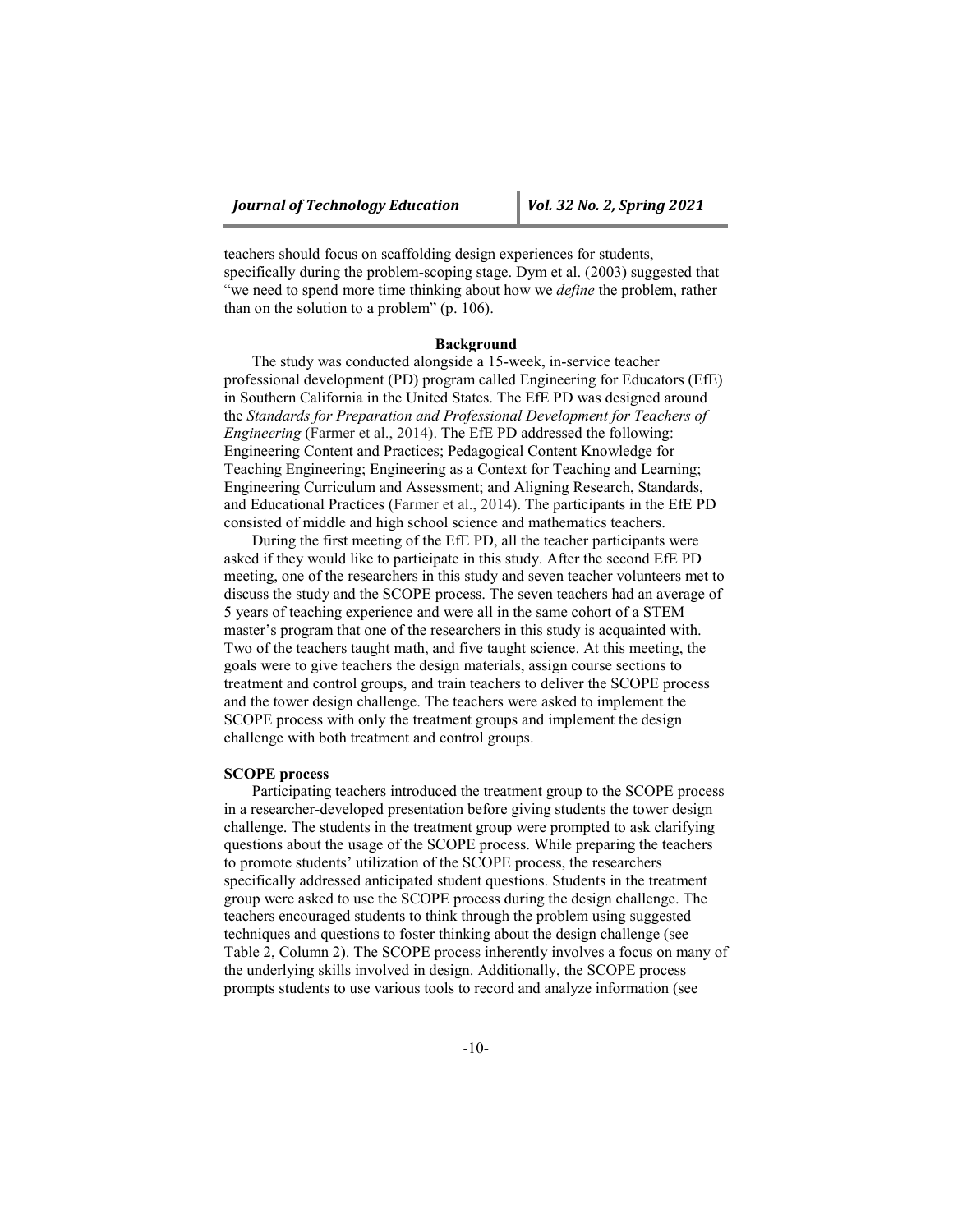## **Table 2** *SCOPE Treatment*

| What                                                   | <b>How (suggestions)</b>                                                                                                                    | <b>Tool examples for</b><br>recording<br>thoughts/ideas      |  |  |
|--------------------------------------------------------|---------------------------------------------------------------------------------------------------------------------------------------------|--------------------------------------------------------------|--|--|
| S: Study the                                           | Read Carefully.                                                                                                                             | System map/analysis<br>Problem statement<br>Affinity diagram |  |  |
| problem<br>carefully.                                  | Clarify, look up any words or terms<br>you do not understand.                                                                               |                                                              |  |  |
|                                                        | Self-question: What am I being asked<br>to do? What is the problem?                                                                         | Checklists                                                   |  |  |
|                                                        | Restate the problem in your own<br>words.                                                                                                   |                                                              |  |  |
|                                                        | Explain the problem to someone.                                                                                                             |                                                              |  |  |
| C: Criteria:<br>what are the                           | What are the constraints, criteria, or<br>requirements of the design?                                                                       | Perception analysis<br>Check sheet                           |  |  |
| criteria for<br>success?                               | Make a list of requirements.                                                                                                                | Pareto chart                                                 |  |  |
|                                                        | Verify the list of requirements.                                                                                                            |                                                              |  |  |
| O: Organize:<br>what<br>information do<br>you have?    | What information do you have?                                                                                                               | Pert chart                                                   |  |  |
|                                                        | What does your information tell you                                                                                                         | Lotus diagram                                                |  |  |
|                                                        | about the problem?                                                                                                                          | Ifthen                                                       |  |  |
|                                                        | What options do you have?                                                                                                                   | Consensogram                                                 |  |  |
|                                                        | What can you control or adjust?                                                                                                             |                                                              |  |  |
|                                                        | What can you not control or adjust?                                                                                                         |                                                              |  |  |
| P: Predict; what<br>predictions can<br>you make?       | What predictions can you make<br>about each approach?                                                                                       | Correlation chart<br>Process decision                        |  |  |
|                                                        | How might doing X, Y, or Z affect<br>the outcome success?                                                                                   | program chart                                                |  |  |
|                                                        | What is your plan?                                                                                                                          |                                                              |  |  |
|                                                        | Is this plan feasible?                                                                                                                      |                                                              |  |  |
| E: Evaluate:<br>which approach                         | Which approach seems like it would<br>yield the best result(s)?                                                                             | Decision matrix<br>T-chart                                   |  |  |
| seems like it<br>would yield the<br>best $result(s)$ ? | What assumptions have you made?<br>Select the approach that best seems<br>to meet the criteria AND addresses<br>the problem you identified. |                                                              |  |  |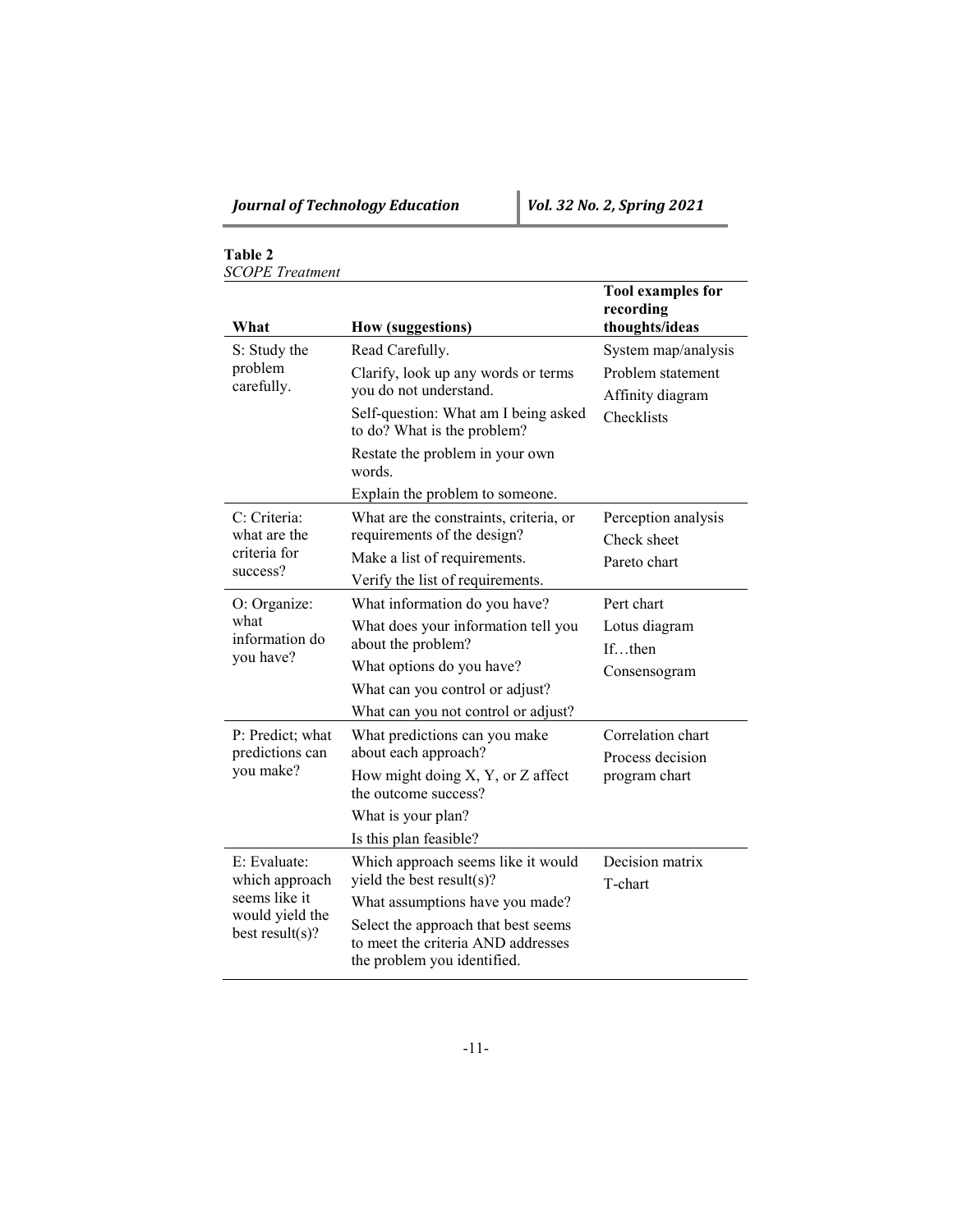Table 2, Column 3). The usage of tools to help manage information was not new to the teachers or students.

### **Tower Design Challenge**

All participants were challenged to individually design and construct the tallest note card tower that would hold the most weight on top of it before failure. The design challenge further specified the following: (1) participants had a time limit of 20 minutes to design and build, (2) the tower must be selfsupporting during testing, (3) the materials used were assigned a cost, and (4) the individual with the lowest score using the equation provided would win. Small note cards (4 inches by 6 inches) cost 3 points each, and large note cards (5 inches by 8 inches) cost 5 points each. Each inch of tape costs 10 points. The score equation was: score = ((amount of tape in inches x 10) + (# of small note cards x 3) + (# of large note cards x 5) – (height of tower in inches) – (amount of weight held in pounds)).

The tower design challenge is an ill-structured, open-ended design problem; therefore, understanding the tower design challenge is more difficult than it might initially seem. The design challenge seemed to suggest that both the height of the tower and the weight supported were equally important, but they are not. Thoroughly scoping the tower design challenge involves interpreting the score equation to consider the tradeoffs between material usage, height, and weight supported.

#### **Research Questions**

- 1. To what extent does grade level, sex, ethnicity, academic ability, period within the school day, and teacher explain design solution success?
- 2. To what extent does SCOPE process instruction predict students' design solution success—as measured using a score equation—while controlling for grade level, sex, ethnicity, academic ability, school period, and teacher?

#### **Methodology**

The research design used in this study was a quasi-experimental design with treatment and control groups. Entire class sections were randomly assigned to a treatment or control condition. Each teacher had at least one treatment and control group. The average class size of the treatment group was 27 students, and there were 15 groups in the treatment group ( $n = 404$ ). The average class size of the control group was 28 students, and there were 14 groups in the control group ( $n = 398$ ).

The score generated from testing the towers served as the continuous dependent variable (i.e., criterion) in the study. The independent variable (i.e., predictor) was instruction in the SCOPE process and the scaffolding the teachers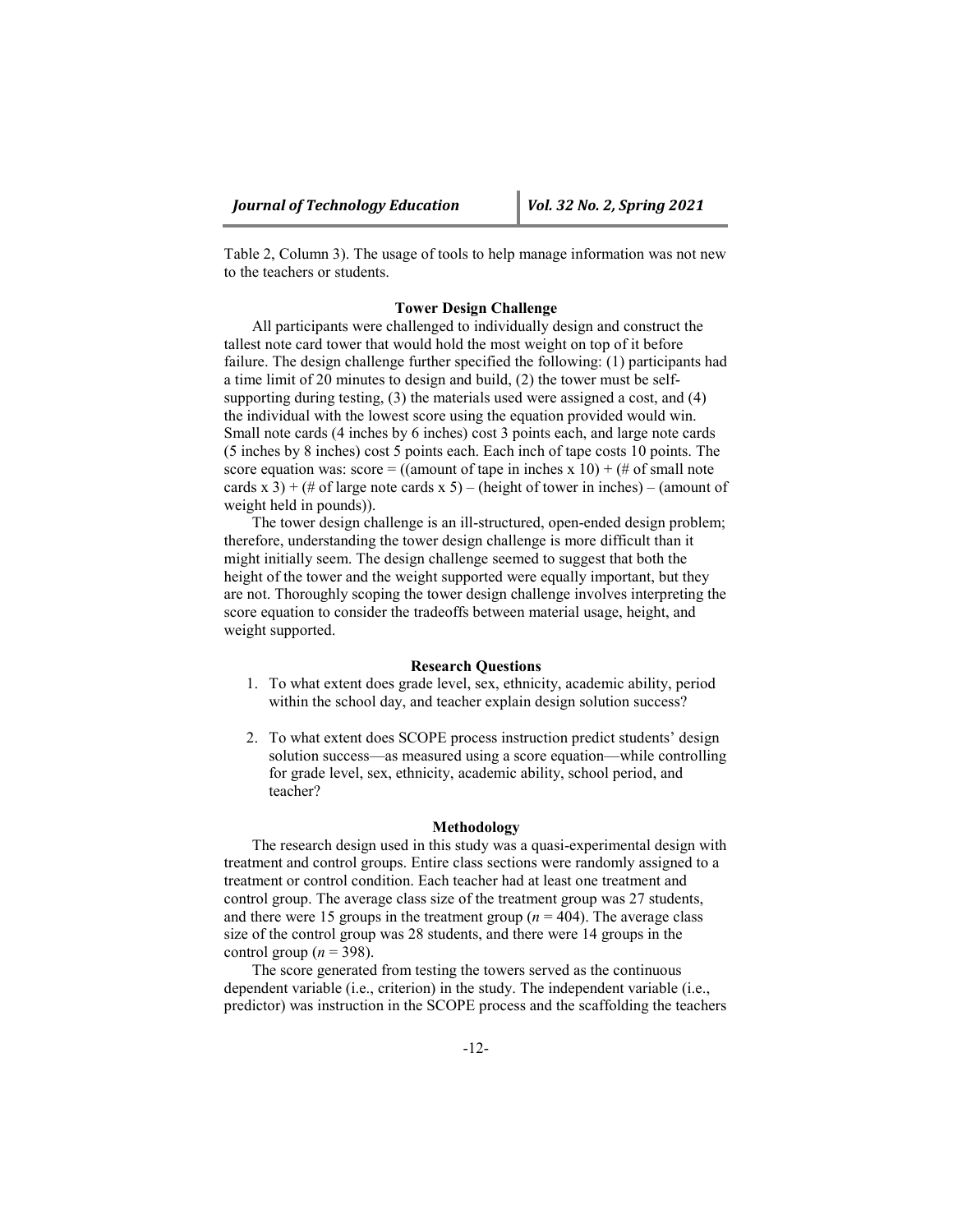gave during the design challenge. Other variables controlled for during this study include participant's grade level, sex, ethnicity, academic ability, school period, and teacher. The academic ability variable stratified students based on academic ability by determining if they were enrolled in a math and science class below, at, or above the norm for students at their grade level. The teacher variable also represents schools and school districts because all seven teachers were in unique schools and districts in Southern California. The participants included middle and high school students.

#### **Participants**

Participants included 802 students: 45.4% self-identified as female, and 54.6% self-identified as male. The racial and ethnic breakdown was 7.6% Black, 5.9% Asian, 11.7% White, and 74.8% Latinx (see Table 3). The participants in the study all attended public schools in southern California.

|  | ч<br>π | m<br>٦. |  |
|--|--------|---------|--|
|--|--------|---------|--|

*Study Demographics*

| Group                       | n          | Female     | Male       | Black    | Asian    | White    | Latinx     |
|-----------------------------|------------|------------|------------|----------|----------|----------|------------|
| <b>Treatment</b><br>Control | 404<br>398 | 182<br>182 | 222<br>216 | 34<br>27 | 31<br>16 | 43<br>51 | 296<br>304 |
| Total                       | 802        | 364        | 438        | 61       | 47       | 94       | 600        |

#### **Data Collection & Analysis**

After the 20-minute time limit of the design challenge, the teachers measured and recorded the height and weight held by each student's tower design. The teachers asked the students to count the number of small and large note cards and measure the amount of tape used. The students were then asked to determine their score using the score equation. The teachers verified and recorded the number and size of note cards and the amount of tape used. All student designs were placed into their own individually sealed plastic bag and were given to the researchers. Initially, the researchers only deconstructed a few designs, but they noticed discrepancies between the student- and teacherreported data concerning the actual number and type of note cards used and the amount of tape used. The researchers deconstructed all 802 student designs, counting the number and type of note cards and measuring the amount of tape.

Other participant characteristic data, including participants' gender, period, academic ability, teacher, ethnicity, and grade level, were reported to the researchers by the teachers. The gender, teacher, and ethnicity characteristics are straightforward. However, period, academic ability, and grade level may require more explanation. Period was defined as the order of a class time slot in the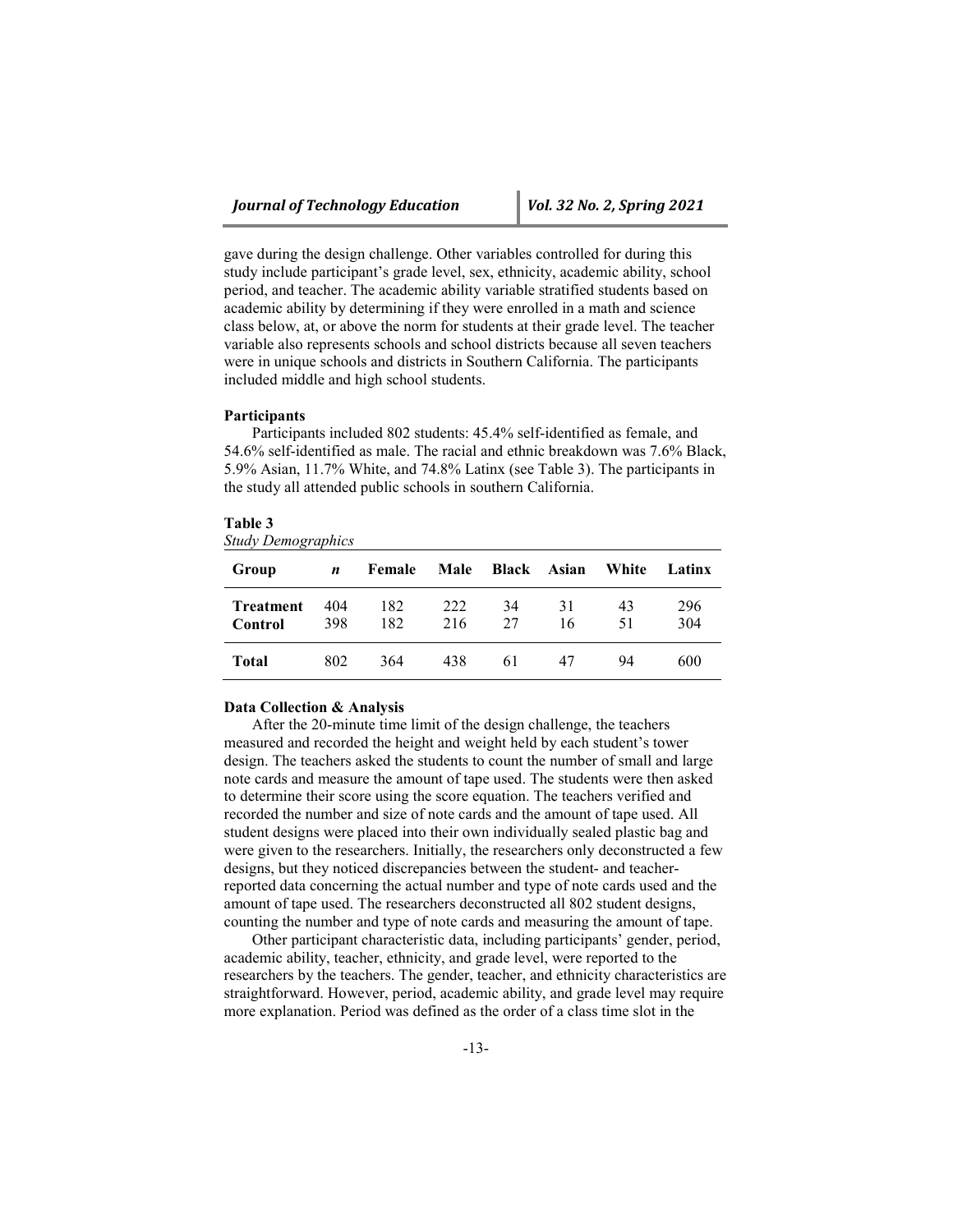**Table 4**

school day for a regularly scheduled course session that participants had the teacher participating in this study. Academic ability was identified by the participants enrolled in math and science courses below, at, or above the norm for their grade level. Grade level was defined as participants being in Grades 6, 7, 9, 10, 11, or 12. All data was compiled into SPSS by treatment and control groups and later transferred to R for further analysis.

#### **Results**

Analysis of the participants' scores on the tower challenge indicated that students receiving the SCOPE treatment outperformed the control group on the design challenge (see Table 4). The participants in the treatment group built shorter towers that held more weight and ultimately scored lower as a result (on this design challenge, the goal was to achieve the lowest score possible).

| таріє 4<br>Descriptive Statistics of Treatment and Control Group Scores |                       |                        |                       |                     |                    |  |  |  |  |
|-------------------------------------------------------------------------|-----------------------|------------------------|-----------------------|---------------------|--------------------|--|--|--|--|
|                                                                         | M                     | SD                     | <b>Ouartile 1</b>     | <b>Mdn</b>          | <b>Ouartile 3</b>  |  |  |  |  |
| Treatments ( $n = 404$ )                                                |                       |                        |                       |                     |                    |  |  |  |  |
| Score<br>Height<br>Weight                                               | $-.75$<br>.65<br>72.6 | 38.28<br>1.56<br>30.10 | $-30.08$<br>.02<br>65 | $-4.6$<br>.12<br>80 | 18.69<br>.25<br>96 |  |  |  |  |
| Control ( $n = 398$ )                                                   |                       |                        |                       |                     |                    |  |  |  |  |
| Score<br>Height<br>Weight                                               | 62.53<br>4.3<br>11.1  | 38.38<br>2.63<br>19.3  | 35<br>2<br>$\Omega$   | 62<br>4<br>4        | 89.25<br>6<br>12   |  |  |  |  |

*Note.* A lower score is preferred in the design challenge. Height is measured in inches. Weight is measured in pounds.

The gender, period, academic ability, teacher, ethnicity, and grade level variables were included in the first model of the hierarchical multiple regression (see Table 5). Based on the  $R^2$  value in Model 1, 2.1% of the variability in the design score is being accounted for by gender, period, level, teacher, ethnicity, and grade level. Model 1 was statistically significant,  $p = .009$ . However, based on the standardized beta coefficients (β) in Model 1, these independent control variables have a relatively weak effect on the design performance. The gender variable in Models 1 and 2 were statistically significant,  $p = .006$  and  $p < .001$ , respectively. Young men performed better than young women in the control group, and young women performed better than young men in the treatment group.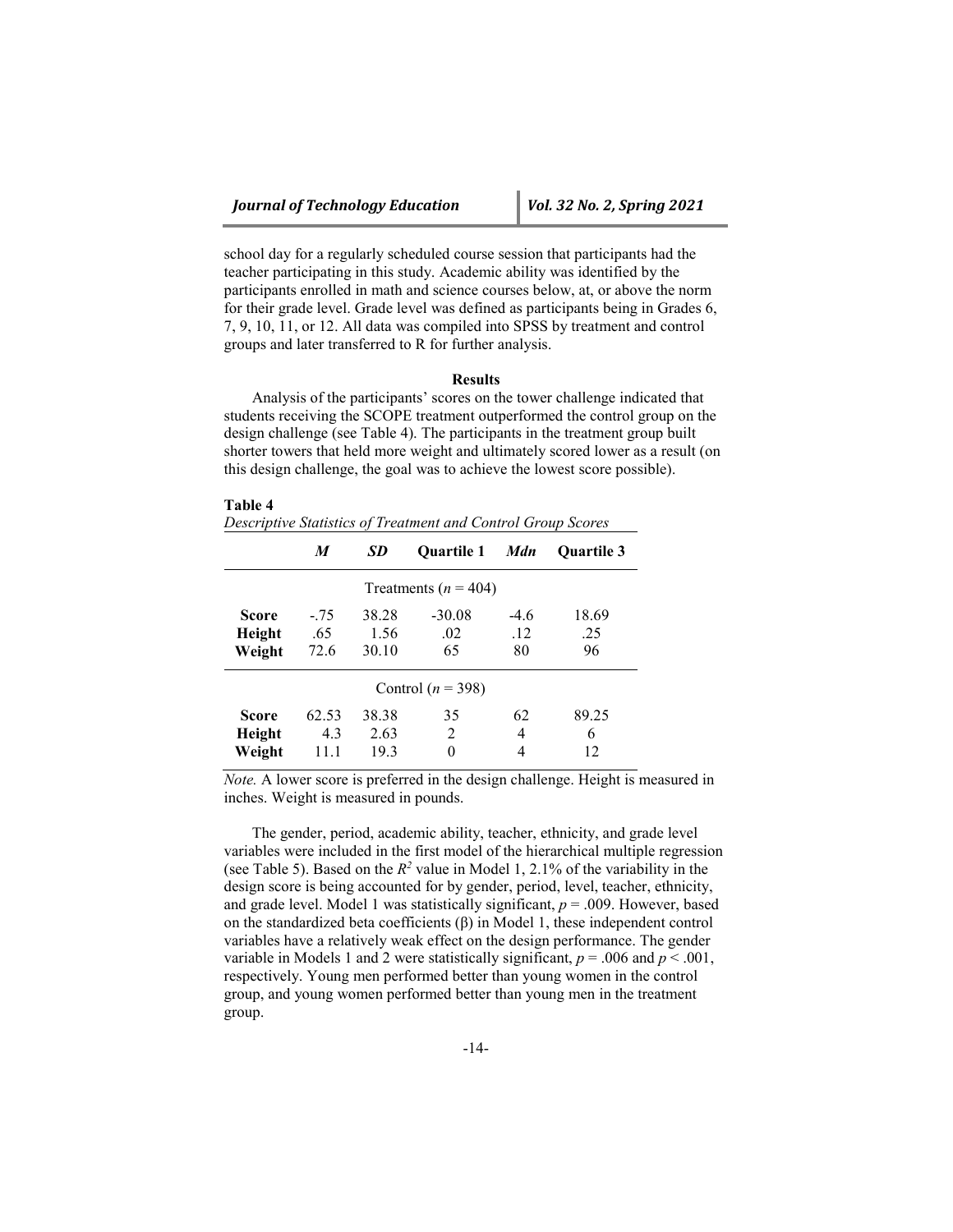|  |  | Journal of Technology Education |  |  |
|--|--|---------------------------------|--|--|
|--|--|---------------------------------|--|--|

**Table 5**

| <b>Variables</b>        | β       | t        | $\boldsymbol{R}$ | $\mathbb{R}^2$ | $\Delta R^2$ | $\boldsymbol{\varDelta}$ F | $\bm{F}$ | Sig. |
|-------------------------|---------|----------|------------------|----------------|--------------|----------------------------|----------|------|
| Model 1:                |         |          | .146             | .021           | .021         | 2.88                       | 2.88     | .009 |
| Gender                  | $-.098$ | $-2.761$ |                  |                |              |                            |          | .006 |
| <b>Period</b>           | .063    | 1.744    |                  |                |              |                            |          | .082 |
| Acad.<br><b>Ability</b> | $-.069$ | $-1.799$ |                  |                |              |                            |          | .072 |
| <b>Teacher</b>          | .058    | $-1.032$ |                  |                |              |                            |          | .303 |
| <b>Ethnicity</b>        | .014    | .357     |                  |                |              |                            |          | .721 |
| Grade<br>Level          | $-.082$ | $-1.501$ |                  |                |              |                            |          | .134 |
| Model 2:                |         |          | .652             | .425           | .404         | 557.012                    | 83.768   | .000 |
| Gender                  | $-.102$ | $-3.764$ |                  |                |              |                            |          | .000 |
| <b>Period</b>           | .036    | 1.304    |                  |                |              |                            |          | .192 |
| Acad.<br><b>Ability</b> | $-.069$ | $-2.347$ |                  |                |              |                            |          | .019 |
| <b>Teacher</b>          | .048    | 1.097    |                  |                |              |                            |          | .273 |
| <b>Ethnicity</b>        | .022    | .728     |                  |                |              |                            |          | .467 |
| Grade<br>Level          | $-.072$ | $-1.713$ |                  |                |              |                            |          | .087 |
|                         |         |          |                  |                |              |                            |          |      |

*Note.* Score, based on the scoring equation, is the criterion.

In Model 2, the SCOPE process treatment is included with the variables from Model 1. Including the SCOPE process treatment in Model 2 resulted in an increase in the predictive ability of the model. Based on the  $R^2$  change value from Model 2, there was a 40.4% increase in the predictive capacity by adding the SCOPE process treatment. The  $R^2$  value from Model 2 was statistically significant,  $p < .001$ . The standardized beta coefficient ( $\beta$ ) for the SCOPE process treatment in Model 2 indicates a relatively stronger effect on the dependent variable ( $\beta$  = -.636). Additionally, the standardized beta coefficient (β) being negative for the treatment in Model 2 indicates that participants in the treatment group scored lower on the design challenge using the scoring equation; thus, they performed better. Using the  $R^2$  value from Model 2 to calculate Cohen's  $f^2$ , the effect size is .739. Using the pwr package in R to calculate power, with seven independent variables, 794 degrees of freedom,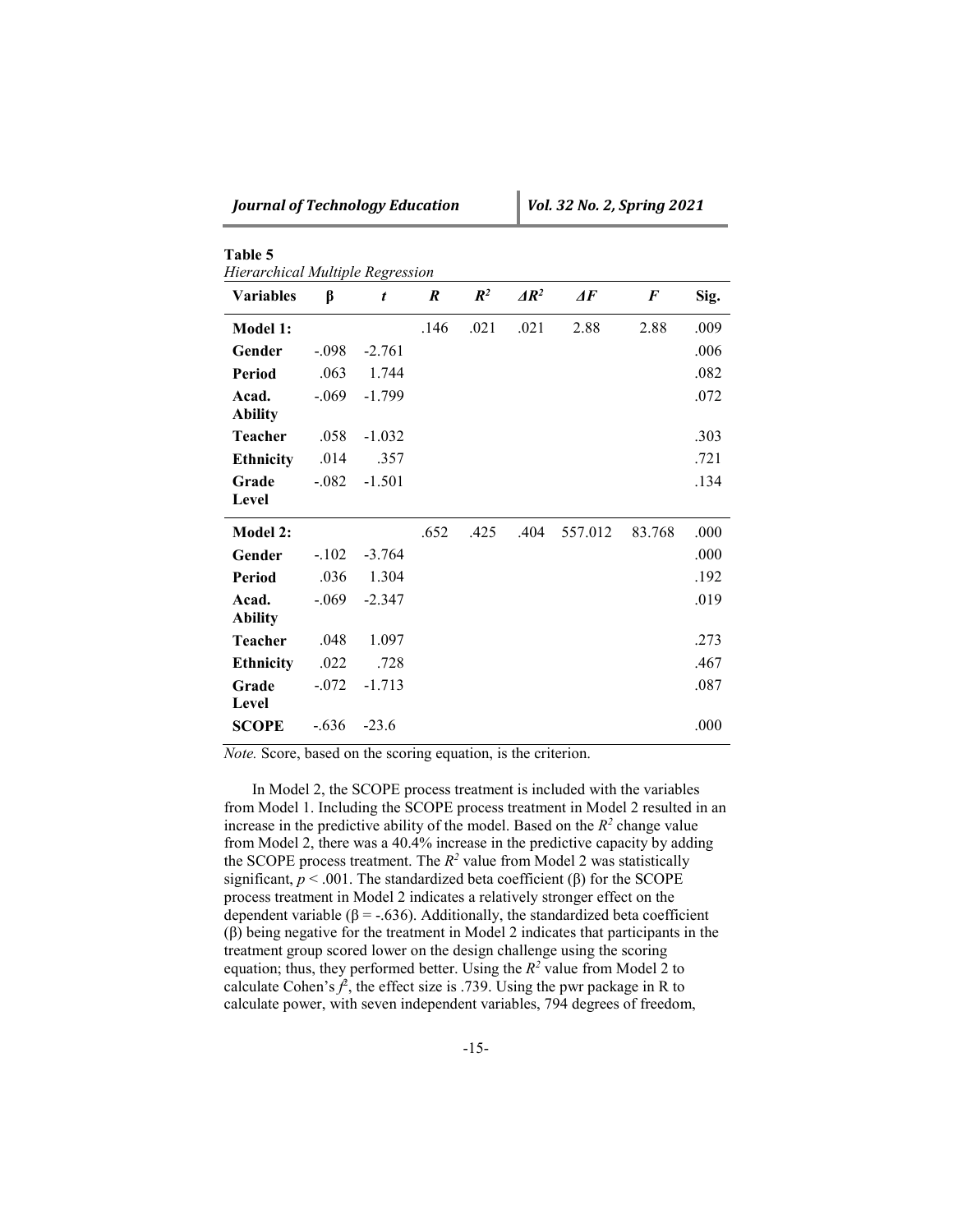Cohen's  $f^2$  is .739, and alpha level .005, power is rounded up in R to equal 1 (R Core Team, 2019).

In Model 2, academic ability was statistically significant,  $p = .019$ . In the control group, students enrolled in math and science courses below the norm for their grade level performed basically the same as students enrolled in normal math and science. However, in the control group, students enrolled in math and science courses above the norm for their grade level performed better on the design challenge than students enrolled in math and science courses normal for and below the norm for their grade level. In the treatment group, students enrolled in math and science courses above the norm for their grade level performed better than students in normal math and science courses, and students enrolled in normal math and science courses performed better than students in math and science courses below the norm for their grade level.

#### **Discussion**

The results of this study demonstrate that the SCOPE treatment was the most important predictor of a successful design solution for the tower problem. The results suggest that the SCOPE process improved teachers' instructional scaffolding of the design experience to promote students' problem-identification and their likelihood of having a successful solution. It is believed that cognitive and metacognitive scaffolds in the SCOPE process design instruction helped the students slow down, think, and more comprehensively engage in the design process. This finding is consistent with Roll et al.'s (2012) finding that metacognitive scaffolding increased the number and quality of methods that undergraduate physics students invented to describe the uncertainties in slopes. Aligning with the invention and productive failure literature, Roll et al. (2012) argued that the invention activity paired with metacognitive scaffolding exposed students to the challenges of the knowledge domains prior to giving students direct instruction and activated students' qualitative reasoning.

The 20-minute time limit for the design challenge may not have been sufficient time to enable students to adequately engage in the SCOPE process. Atman et al. (2005) suggested that the amount of time students spent working on the problem was an important factor for shorter design challenges such as the tower design challenge. The study design did not include a measure of the time students spent in scoping activities. However, teacher participants reported that students in the control group spent less than 1 minute scoping the problem, almost immediately starting to build a tower, and seemingly ignored the score equation in the tower design challenge. According to the teachers, the participants in the treatment group spent about 10 to 15 minutes scoping the problem transitioning through the SCOPE process.

Atman et al. (2005) indicated that transition behavior was the more important factor in longer design challenges. Although not specifically measured, teachers reported that the SCOPE process appeared naturally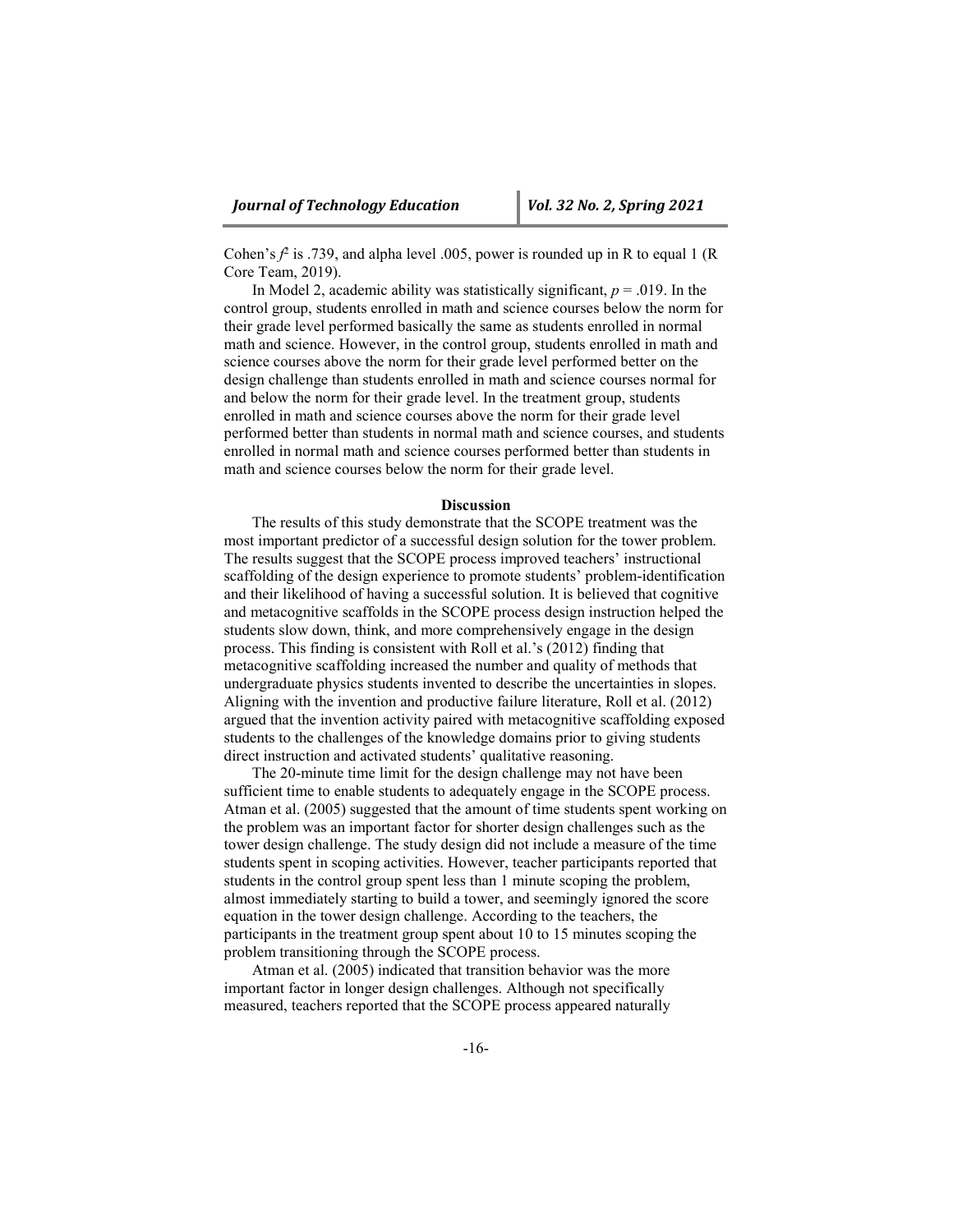iterative, seemingly promoting an increase in students' transition behavior. Teachers reported that students transitioned from recording ideas at one part of the SCOPE process to utilizing cognitive and metacognitive skillsets at another part and back to recording ideas based on continuous realization from prompting and tool usage. Römer et al. (2000) suggested that as a design problem becomes more cognitively taxing, the use of external prompts and tools, especially during the initial stages of problem-solving, will help support solution success. Future research should systematically compare the type and frequency of teacher prompts against the types and timing of SCOPEing activities in which students engage during the design challenge. In future work, the tools used by students to record ideas can be added to the evaluation to help improve and evaluate students' conceptual understanding of design. Potentially, these patterns could yield insights into best practices for teacher scaffolding.

In the current study, students enrolled in math and science courses above the norm for students in their grade level performed better than other students. Given that engineering design challenges require students to apply mathematical thinking and scientific reasoning during problem-scoping, students may benefit from prompts that focus upon mathematics and science crosscutting concepts and practices. Utilizing the score equation while scoping the problem requires mathematical modeling. Students enrolled in higher-level science and mathematics courses may have applied their domain-specific knowledge to make better design decisions related to the scoring equations (Shergadwala et al., 2018). Future research could examine the efficacy of SCOPE prompts and teacher metacognitive scaffolding on students' design quality and breadth of potential design considerations and constraints. Given the newness of the SCOPE process, the limitations of this study, and the sparsity of previous research on metacognitive scaffolding as it relates to enhancing engineering design outcome success in K–12 education, these findings are promising but deserve more extensive study.

#### **Conclusion**

Examination, formulation, and understanding of a design problem problem-scoping—has been associated with the quality of design solutions, especially among novice designers (Atman et al., 2007). This tendency presents a pedagogical challenge for K–12 teachers who strive to employ engineering design challenges to meet state and national standards. Denson and Lammi (2014) emphasize the need for effective teacher professional development to address these challenges, particularly among high school teachers.

Hypothesizing that teacher's metacognitive scaffolding may improve the quality of design solutions, an instructional framework was developed to promote key cognitive and metacognitive processes during the problem-scoping phase of design. This SCOPE process employed a set of probing, domainindependent questions during the problem-scoping stage of design, including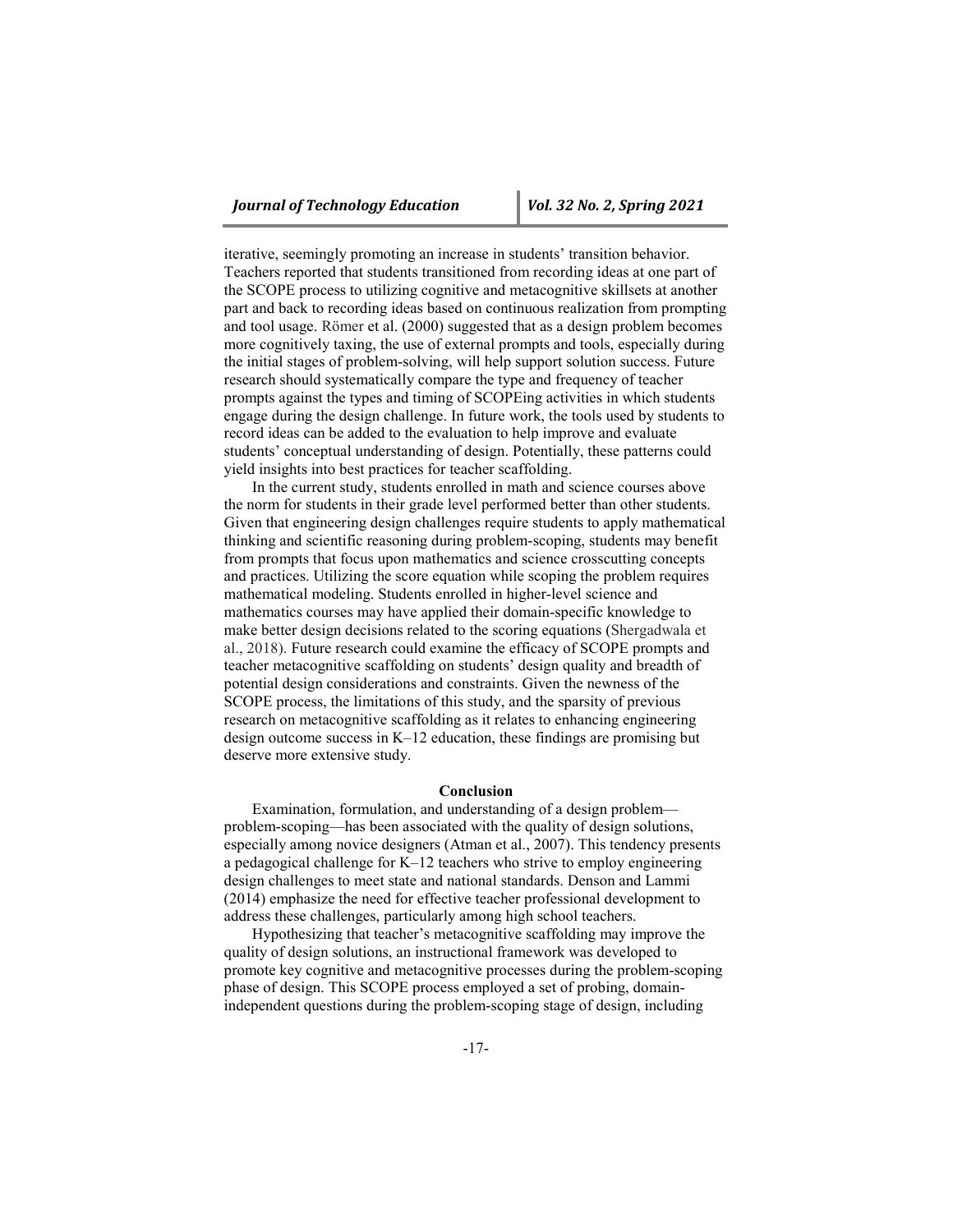questions that promote thinking about studying (S) the problem, identifying constraints (C), organizing (O) information, predicting (P) potential outcomes, and evaluating (E) assumptions.

In this study, mathematics and science teachers received instruction in using the SCOPE process as part of a 15-week professional development program. Then, teachers taught their students the SCOPE process and diligently scaffolded the use of the SCOPE process during the tower design challenge. The results of hierarchical regression analysis demonstrated that the SCOPE treatment was the most important predictor of a successful design solution for the tower problem.

This study contributes insights into the professional development of Grade 6–12 teachers who strive to implement engineering design learning experiences in their classrooms. Results indicate that the SCOPE process is a worthy framework to guide teacher practice that, in turn, enhances student design process and quality of design solutions. Results are at the preliminary stage, but they are encouraging and align with published frameworks on engineering design experiences at the secondary level.

#### **References**

- Adams, R. S., Turns, J., & Atman, C. J. (2003). Educating effective engineering designers: The role of reflective practice. *Design Studies*, *24*(3), 275–294. [https://doi.org/10.1016/S0142-694X\(02\)00056-X](https://doi.org/10.1016/S0142-694X(02)00056-X)
- Atman, C. J., Adams, R. S., Cardella, M. E., Turns, J., Mosborg, S., & Saleem, J. (2007). Engineering design processes: A comparison of students and expert practitioners. *Journal of Engineering Education*, *96*(4), 359–379. <https://doi.org/10.1002/j.2168-9830.2007.tb00945.x>
- Atman, C. J., Cardella, M. E., Turns, J., & Adams, R. (2005). Comparing freshman and senior engineering design processes: An in-depth follow-up study. *Design Studies*, *26*(4), 325–357. <https://doi.org/10.1016/j.destud.2004.09.005>
- Atman, C. J., Kilgore, D., & McKenna, A. (2008). Characterizing design learning: A mixed‐methods study of engineering designers' use of language. *Journal of Engineering Education*, *97*(3), 309–326. <https://doi.org/10.1002/j.2168-9830.2008.tb00981.x>
- Becker, K. H., Mentzer, N., Park, K., & Huang, S. (2012, June 10–13). *High school student engineering design thinking and performance* [Paper presentation]. 2012 ASEE Annual Conference & Exposition, San Antonio, TX.<https://doi.org/10.18260/1-2--21448>
- Cross, N., & Cross, A. C. (1998). Expertise in engineering design. *Research in Engineering Design*, *10*(3), 141–149.<https://doi.org/10.1007/BF01607156>
- Daugherty, J., Dixon, R., & Merrill, C. (2018). Research evidence of the impact of engineering design on technology and engineering education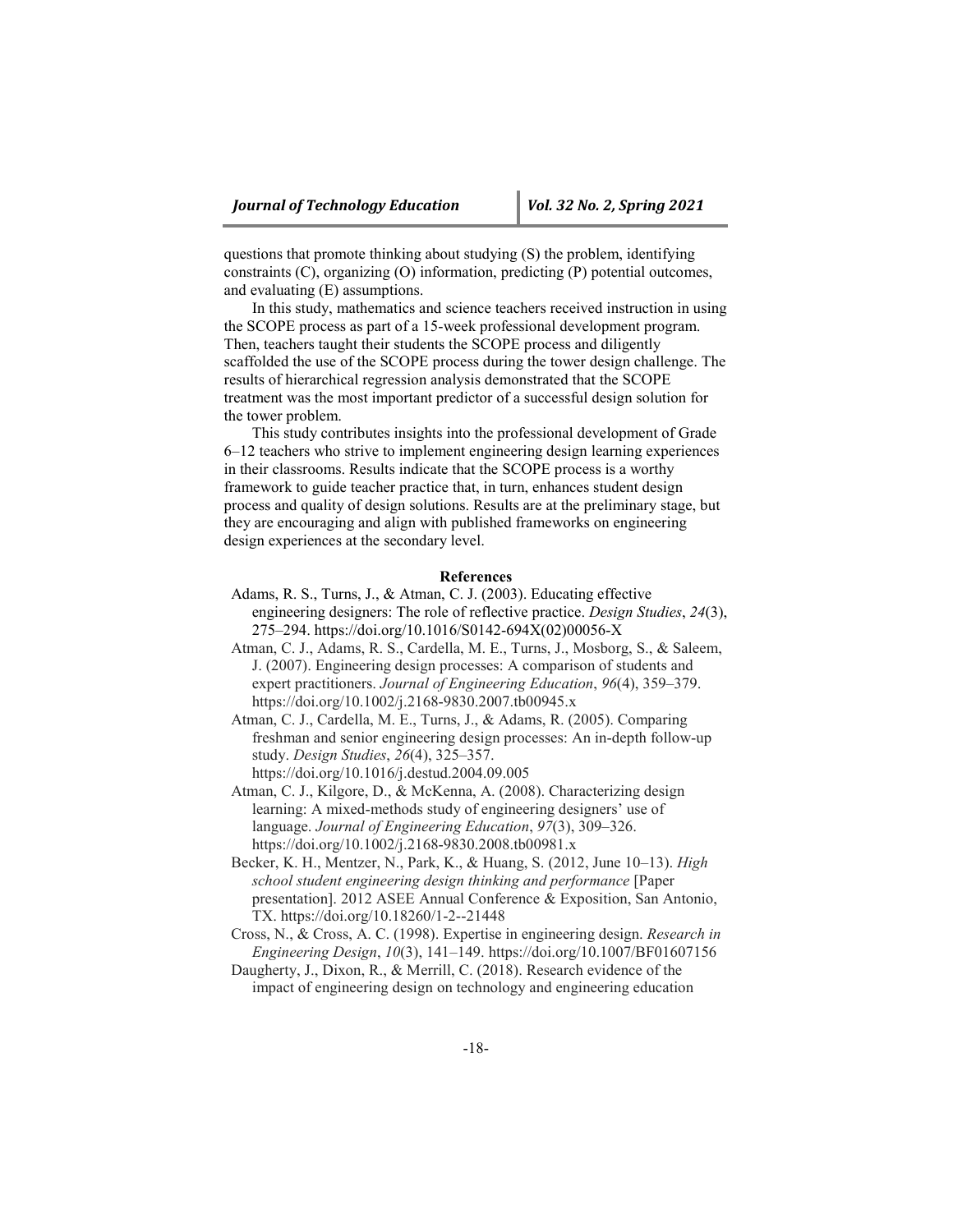students. *Journal of Technology Education*, *30*(1), 46–65. <https://doi.org/10.21061/jte.v30i1.a.3>

- Denson, C. D., & Lammi, M. (2014). Building a framework for engineering design experiences in high school. *Journal of Technology Education*, *26*(1), 75–87.<https://doi.org/10.21061/jte.v26i1.a.5>
- Dixon, R. A., & Bucknor, J. (2019). A comparison of the types of heuristics used by experts and novices in engineering design ideation. *Journal of Technology Education*, *30*(2), 39–59.<https://doi.org/10.21061/jte.v30i2.a.3>
- Dym, C. L., Agogino, A. M., Eris, O., Frey, D. D., & Leifer, L. J. (2005). Engineering design thinking, teaching, and learning. *Journal of Engineering Education*, *94*(1), 103–120. [https://doi.org/10.1002/j.2168-](https://doi.org/10.1002/j.2168-9830.2005.tb00832.x) [9830.2005.tb00832.x](https://doi.org/10.1002/j.2168-9830.2005.tb00832.x)

Dym, C. L., Wesner, J. W., & Winner, L. (2003). Social dimensions of engineering design: Observations from Mudd Design Workshop III. *Journal of Engineering Education*, *92*(1), 105–107. [https://doi.org/10.1002/j.2168-](https://doi.org/10.1002/j.2168-9830.2003.tb00746.x) [9830.2003.tb00746.x](https://doi.org/10.1002/j.2168-9830.2003.tb00746.x)

Farmer, C., Klein-Gardner, S., & Nadelson, L. (2014). *Standards for preparation and professional development for teachers of engineering*. American Society for Engineering Education. [http://www.asee.org/documents/papers-and](http://www.asee.org/documents/papers-and-publications/papers/outreach/Standards_for_Preparation_and_Professional_Development.pdf)[publications/papers/outreach/Standards\\_for\\_Preparation\\_and\\_Professional\\_](http://www.asee.org/documents/papers-and-publications/papers/outreach/Standards_for_Preparation_and_Professional_Development.pdf) [Development.pdf](http://www.asee.org/documents/papers-and-publications/papers/outreach/Standards_for_Preparation_and_Professional_Development.pdf)

- Karakiewicz, J. (2020). Design is real, complex, inclusive, emergent and evil. *International Journal of Architectural Computing*, *18*(1), 5–19. <https://doi.org/10.1177/1478077119894670>
- Katehi, L., Pearson, G., & Feder, M. (Eds.). (2009). *Engineering in K-12 education: Understanding the status and improving the prospects*. National Academies Press.<https://doi.org/10.17226/12635>
- Lammi, M., & Becker, K. (2013). Engineering design thinking. *Journal of Technology Education*, *24*(2), 55–77.<https://doi.org/10.21061/jte.v24i2.a.5>

R Core Team. (2019). *R: A language and environment for statistical computing*. R Foundation for Statistical Computing. [https://www.R](https://www.r-project.org/)[project.org](https://www.r-project.org/)

- Roll, I., Holmes, N. G., Day, J., & Bonn, D. (2012). Evaluating metacognitive scaffolding in guided invention activities. *Instructional Science*, *40*, 691– 710.<https://doi.org/10.1007/s11251-012-9208-7>
- Römer, A., Leinert, S., & Sachse, P. (2000). External support of problem analysis in design problem solving. *Research in Engineering Design*, *12*(3), 144–151.<https://doi.org/10.1007/s001630050029>
- Sheppard, S. D., Macatangay, K., Colby, A., & Sullivan, W. M., (2009). *Educating engineers: Designing for the future of the field*. Jossey-Bass.

Shergadwala, M., Bilionis, I., Kannan, K. N., & Panchal, J. H. (2018). Quantifying the impact of domain knowledge and problem framing on